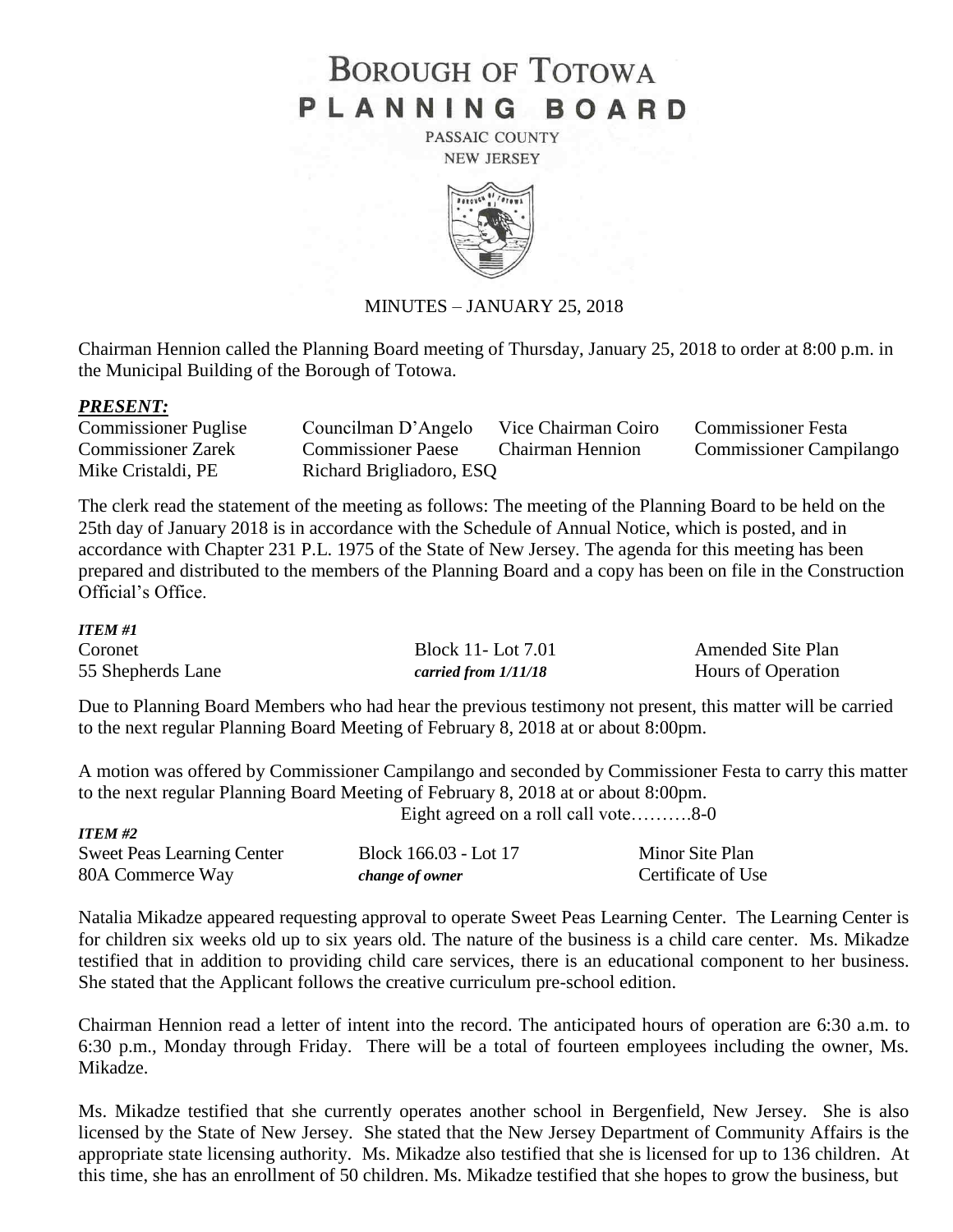# PLANNING BOARD MEETING JANUARY 25, 2018 MINUTES CONTINUED PAGE 2

not to exceed the licensing requirements. Ms. Mikadze also testified that the facility has a cafeteria and that there will be cooking done on the premises. Parking is shared in common with other tenants on the site.

Ms. Mikadze further testified that there is an existing freestanding pylon sign and the Applicant is going to utilize the existing freestanding pylon sign, but the Applicant will place a new sticker over the sign to identify the name of the new business with contact information. However, the sign will be the same size as already existing on the site. The Applicant will also replace the sign on the façade of the building with a new sign no larger than the existing in order to identify the name of the new business.

A motion was offered by Commissioner Paese and seconded by Commissioner Campilango to approve the minor site plan as presented. This approval is subject to and contingent upon the following conditions and will be memorialized in a Resolution at a future date:

- 1. The construction of internal partitions, exits, entrances and fire safety devices are subject to and require the approval of the fire sub-code official, the fire inspector and the building inspector.
- 2. The applicant will supply the Chief of Police with an emergency contact list and will also obtain the approval of the Police Chief in regards to all alarms and security devices.
- 3. There will be no outside storage of equipment or materials.
- 4. The applicant will replace existing signage and will no larger than previously approved.
- 5. All previously approved conditions will remain in effect.

Eight agreed on a roll call vote……….8-0

| <b>ITEM #3</b> |                   |                    |
|----------------|-------------------|--------------------|
| Kids Empire    | Block 174 - Lot 7 | Minor Site Plan    |
| 265 Route 46W  |                   | Certificate of Use |

Aurore LoRé testified that the Applicant seeks to operate a children's entertainment business at this location. The Applicant will occupy approximately 1,620 square feet of space for a children's entertainment business mainly hosting birthday parties with activities such as karaoke, dancing, painting, art and games and other competitive age group activities. Ms. LoRé testified the space is currently vacant.

Chairman Hennion read a letter of intent into the record. The anticipated hours of operation are 11:00 a.m. to 8:00 p.m., seven days per week. There will be a total of three employees including the owner.

Ms. LoRé testified that there are multiple rooms in this space and a party room would hold approximately 12 to 15 children. Ms. LoRé stipulated that to the extent any licenses are required to operate the proposed business, the Applicant will apply for and obtain any required licenses. With respect to signage, the Applicant seeks approval to install a building façade sign 16" in height by 120" in length over the front entrance. Parking is shared in common with other tenants and customers in the shopping center.

A motion was offered by Commissioner Paese and seconded by Commissioner Campilango to approve the minor site plan as presented. This approval is subject to and contingent upon the following conditions and will be memorialized in a Resolution at a future date:

- 1. The construction of internal partitions, exits, entrances and fire safety devices are subject to and require the approval of the fire sub-code official, the fire inspector and the building inspector.
- 2. The applicant will supply the Chief of Police with an emergency contact list and will also obtain the approval of the Police Chief in regards to all alarms and security devices.
- 3. There will be no outside storage of equipment or materials.
- 4. The applicant will replace existing signage and will no larger than previously approved.
- 5. The applicant will obtain Borough Board of Health approval if required.

Eight agreed on a roll call vote……….8-0